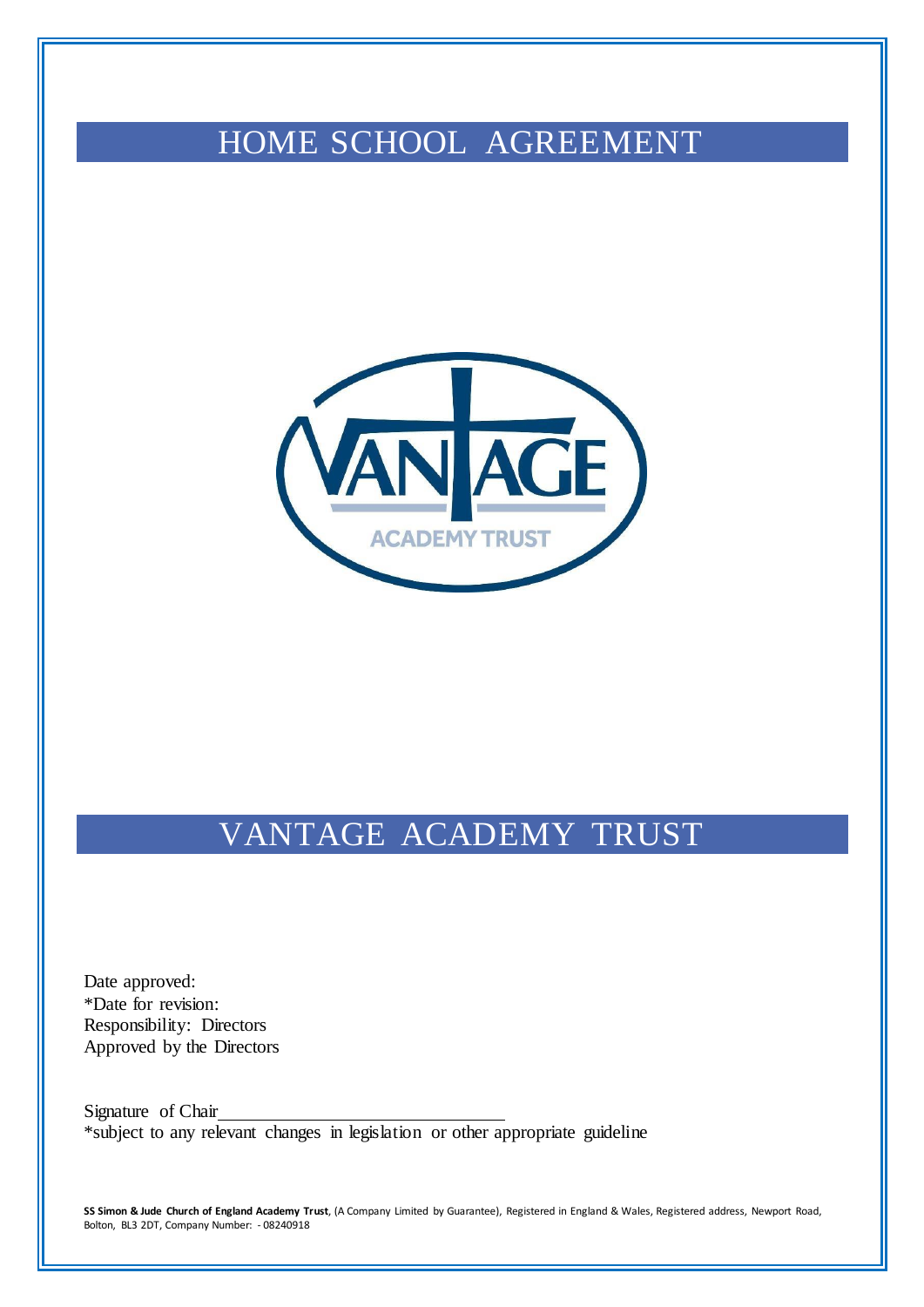### THE SCHOOL WILL....

- $\checkmark$  Encourage children to achieve their potential and develop as individuals
- $\checkmark$  Encourage children to take care of themselves, respect others and respect their environment
- $\checkmark$  Encourage children to achieve high standards of work and behaviour
- $\checkmark$  Provide a safe and caring environment to work in
- $\checkmark$  Inform parents/carers of their child's progress at regular meetings
- $\checkmark$  Inform parents/carers about aspects of the curriculum they will be covering
- $\checkmark$  Inform parents/carers about any concerns or problems that affect their child
- $\checkmark$  To give children a wide range of experiences needed to increase their self-confidence and provide them with an understanding of the world we live in and the opportunities which are open to them

#### Signed ......................................

## THE PARENTS/CARERS

I/We will....

- $\checkmark$  Make sure that my child attends school regularly and arrives on time for the start of the school day
- $\checkmark$  Support my child with homework tasks and ensure completion
- $\checkmark$  Attend parents evenings to discuss my child's progress
- $\checkmark$  Encourage my child to be well behaved
- $\checkmark$  Support the school discipline policy
- $\checkmark$  Work in partnership with the school to achieve the best for my child
- $\checkmark$  Speak to staff if there are any concerns or problems that might affect my child
- $\checkmark$  See that my child has all the equipment they need for school
- Get to know about my child's life at school

**SS Simon & Jude Church of England Academy Trust**, (A Company Limited by Guarantee), Registered in England & Wales, Registered address, Newport Road, Bolton, BL3 2DT, Company Number: - 08240918